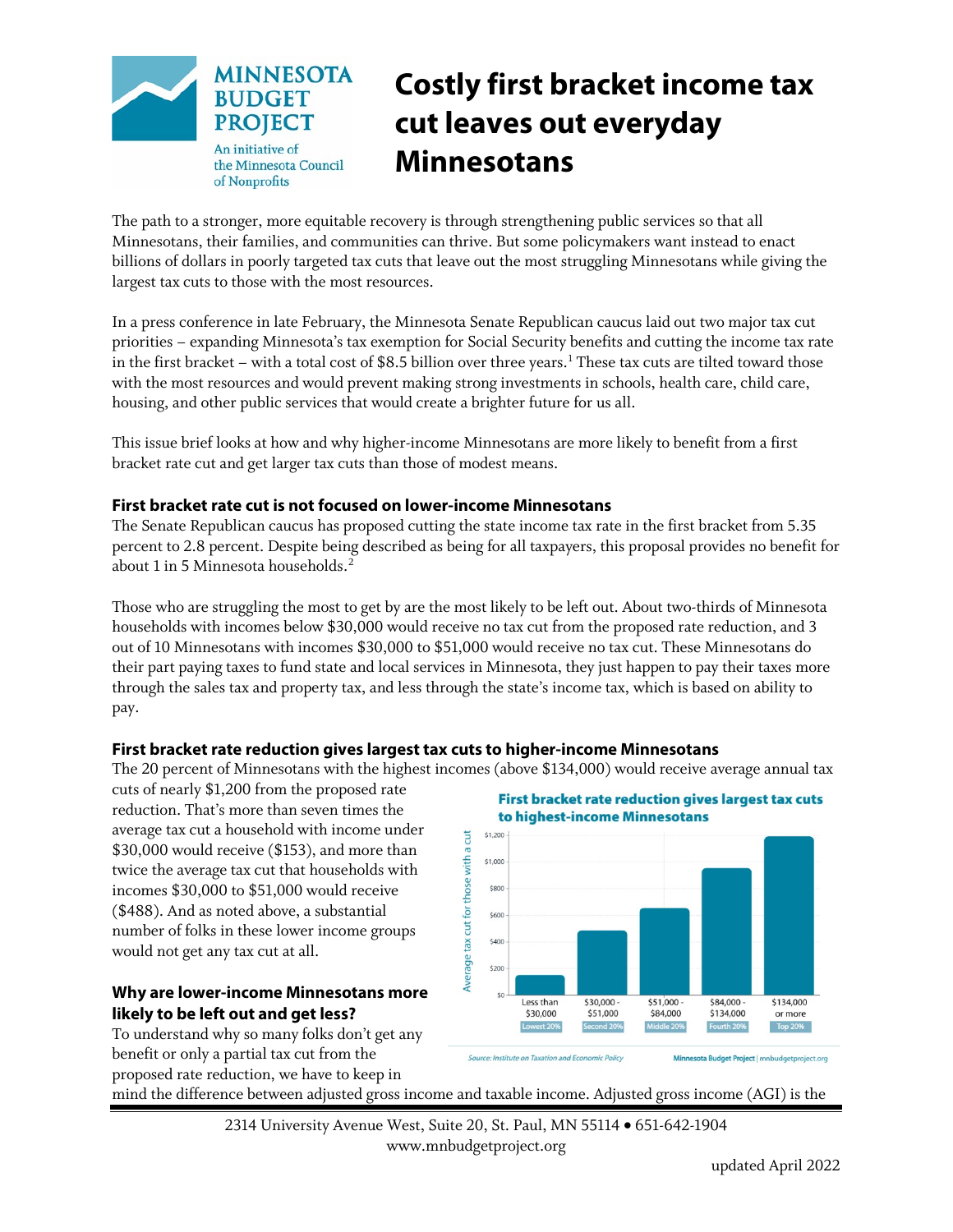starting point for calculating state income taxes, but taxable income is a smaller amount of income that income tax rates actually apply to.

Adjusted gross income includes wages, dividends, capital gains, business income, retirement distributions, and other kinds of income, minus some adjustments like retirement contributions. To calculate their Minnesota taxable income, a household starts with their adjusted gross income and then subtracts their standard deduction based on their filing status (or itemized deductions). If they have dependents, they can subtract additional dependent exemptions as well. [3](#page-2-2) For example, a family of four may have adjusted gross income of \$55,000 and taxable income of \$20,300.

Minnesota **Taxable Income** An example for a married couple with two childr Adjusted gross income \$55,000 Standard deduction \$25,800 Dependent exemptions \$8.900 Taxable income \$20,300

To get any benefit from a first bracket rate cut, a household has to have taxable income after subtracting adjustments, deductions, and

exemptions. To get the full benefit of the rate reduction, a household has to have enough taxable income to get to the top of the first bracket.

For example, a married couple with two children has to have adjusted gross income close to \$35,000 before they would begin to see any benefit from this proposal. They would need to have adjusted gross income of nearly \$76,000 to get to the top of the first bracket and get the full value of the rate reduction. How this math plays out for various kinds of families is demonstrated in the table below.<sup>[4](#page-2-3)</sup>

| <b>Family filing status</b>                 | AGI to get any benefit<br>from rate reduction | AGI to get full benefit<br>of first bracket rate |
|---------------------------------------------|-----------------------------------------------|--------------------------------------------------|
|                                             |                                               | cut                                              |
| <b>Single</b>                               | \$12,900                                      | \$40,980                                         |
| Head of household, 1 dependent              | \$23,850                                      | \$58,420                                         |
| Head of household, 2 dependents             | \$28,300                                      | \$62,870                                         |
| Married filing jointly, no dependents       | \$25,800                                      | \$66,850                                         |
| <b>Married filing jointly, 1 dependent</b>  | \$30,250                                      | \$71,300                                         |
| <b>Married filing jointly, 2 dependents</b> | \$34,700                                      | \$75,750                                         |

In addition, some married couples receive a Marriage Credit on their Minnesota income taxes. Some of them would receive even larger marriage credits as a result of this proposal, on top of the tax cut they receive from lowering the income tax rate. This is another factor contributing to larger average tax cuts among higherincome taxpayers.

# **A 5.35 percent rate doesn't mean Minnesota income taxes are high on everyday folks**

The examples above remind us that how much income is subject to tax is an important factor in how much taxes people pay, not just the tax rate. The Minnesota Center for Fiscal Excellence (MCFE) notes that Minnesota's standard deductions are higher than in many other states, and Minnesota is one of only four states that also provide dependent exemptions.<sup>[5](#page-2-4)</sup> The size of brackets and other elements of the tax code are also important when comparing Minnesota to other states. The fact that Minnesota has a higher tax rate (5.35 percent) in our first income tax bracket doesn't necessarily mean that Minnesotans pay more in state income taxes than folks with similar incomes living in other states. MCFE finds that married joint filers with incomes of \$100,000 pay lower state income taxes in Minnesota than they would in several other states with lower income tax rates.